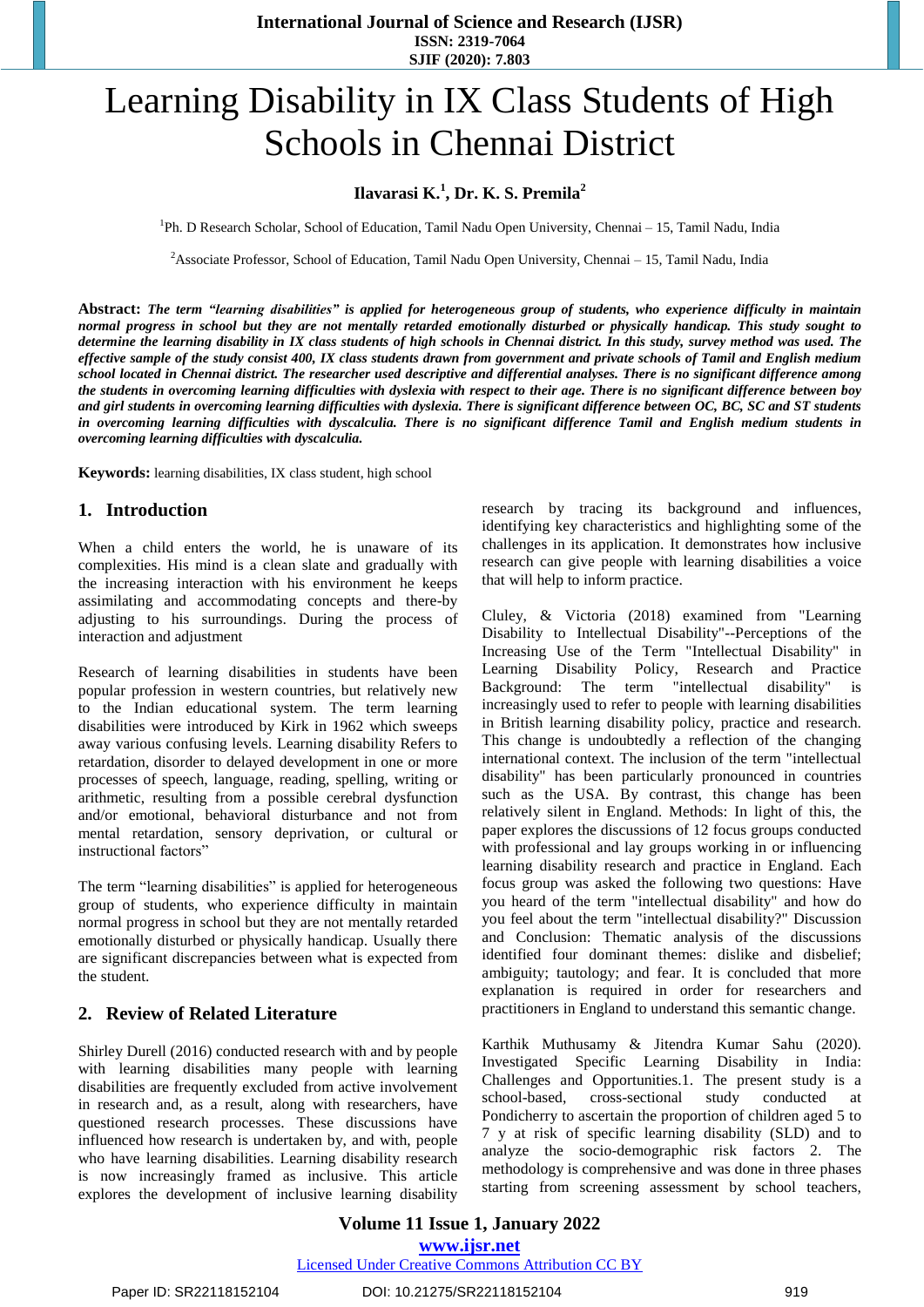## **International Journal of Science and Research (IJSR) ISSN: 2319-7064 SJIF (2020): 7.803**

evaluation to rule out neurological disorders followed by an assessment of NIMHANS index 3. Children at the risk of SLD were 7.5% in this study with a male preponderance. Authors had also alluded to low levels of awareness among teachers. While assessing children aged 5 to 7 y gives an advantage of early identification and initiate appropriate remedial measures, it could potentially overestimate the prevalence where most of these children would have only a limited duration of school exposure and related skills. Lack of awareness among parents and school teachers continues to pose a significant issue. Multiple curriculums at schools, varying standards and multilingualism preclude a unifying standardized approach. Nevertheless, regional adaptations in protocols and universal screening of children are the key. Evolving knowledge in genetics and functional imaging studies in children with SLD would unravel the potential biological basis. Prospective studies, multicenter collaborations and longitudinal research are the felt need of the hour to understand better and make children achieve their maximum potential.

[Susanta](https://pubmed.ncbi.nlm.nih.gov/?term=Padhy+SK&cauthor_id=26334861) Kumar Padhy et al (2015) aimed Prevalence and Patterns of Learning Disabilities in School Children1. Objective: To assess the prevalence and patterns of learning disabilities (LD) in school going children in a northern city of India.2. Methods: The present cross-sectional study comprised of three-staged screening procedure for assessing learning disabilities of 3rd and 4th grade students studying in government schools. The first stage comprised of the teacher identifying at-risk student. In the second stage, teachers assessed at-risk students using Specific Learning Disability-Screening Questionnaire (SLD-SQ). The third stage comprised of assessment of the screen positive students using Brigance Diagnostic Inventory (BDI) part of NIMHANS Index of Specific Learning Disabilities for identifying the cases of LD.3. Results: A total of 1211  $(33.6%)$  children out of the total screened  $(n = 3600)$  were identified as at-risk by the teachers at the first stage. Of them, 360 were found to screen positive on the second stage using SLD-SQ. The most common deficits were missing out words or sentences while reading, misplacing letters or words while reading or writing, and making frequent mistake in spelling while writing or reading. Of these, 108 children were confirmed to have learning disability on the third stage using BDI, which represented 3.08% of the total population.4. Conclusions: Learning disability is an important concern in young school aged children. Early identification of such students can help in early institution of intervention and suitable modifications in teaching techniques.

## **3. Statement of the Problem**

#### **"Learning disability in ix class students of high schools in Chennai district"**

## **Operational definition**

#### **Learning disability**

A learning disability is a neurological condition which affects the brain's ability to send, receive, and process information. A child with a learning disability may have difficulties in reading, writing, speaking, listening, understanding mathematical concepts, and with general comprehension.

#### **High schools**

A secondary school that usually includes grades 9 or 10

## **3. Definition of Learning Disabilities**

The term "learning disabilities", sometimes referred to as specific learning disabilities, is an umbrella term that covers a range of neurologically based disorders in learning and various degrees of severity of such disorders. Predecessor terms include: minimal brain damage and minimal brain dysfunction.

## **4. [Types of Learning Disabilities](http://ldapei.ca/types-of-learning-disabilities.html)**

Varied definition of the term learning disabilities has been given, beginning in 1962with Samuel kirk's effort to define the term, professionals, parents and governmental agents have been trying to develop a valid and widely acceptable definition.

The 1977 U. S. Office of Education for all handicapped children Act, defines-

learning disabilities means a disorder in one or more of the basic psychologies

The term learning disabilities (LD) is used to describe a group of disorders that affect how someone learns. When you have a learning disability, you have difficulty in reading, writing, mathematics, listening, and/or speaking. There is usually a large difference between what is expected based on your intelligence and your actual performance.

#### **a) Reading Disabilities**

This is often referred to as [dyslexia.](https://www.additudemag.com/what-is-dyslexia-symptom-overview-and-diagnosis-tips/) Between 2 and 8 percent of school-aged children have a reading disability. Some of the common signs of a reading disability include: difficulty associating or recognizing sounds that go with letters and separating the sounds within words, difficulty sounding out words, trouble rhyming, problems understanding and using words and grammar, and poor spelling.

#### **b) Writing Disabilities**

Writing disabilities, called dysgraphia. affect a person's ability to express their thoughts in writing. Some of the common signs include: awkward or tight grip on a pencil, illegible handwriting, speaking the words out loud while writing, omitting words in sentences, difficulty with grammar and syntax structure, avoidance of writing tasks, problems articulating thoughts and ideas into written words, and difficulty organizing and planning thoughts when writing.

#### **c) Mathematics Disabilities**

Dyscalculia is a broad term for many different types of disorders that involve problems with mathematics. Some signs include: slow to develop counting and math problemsolving skills, difficulty recalling number sequences, computing problems, problems with time concepts, poor sense of direction, and difficulty completing mental math. A

**Volume 11 Issue 1, January 2022 www.ijsr.net**

Licensed Under Creative Commons Attribution CC BY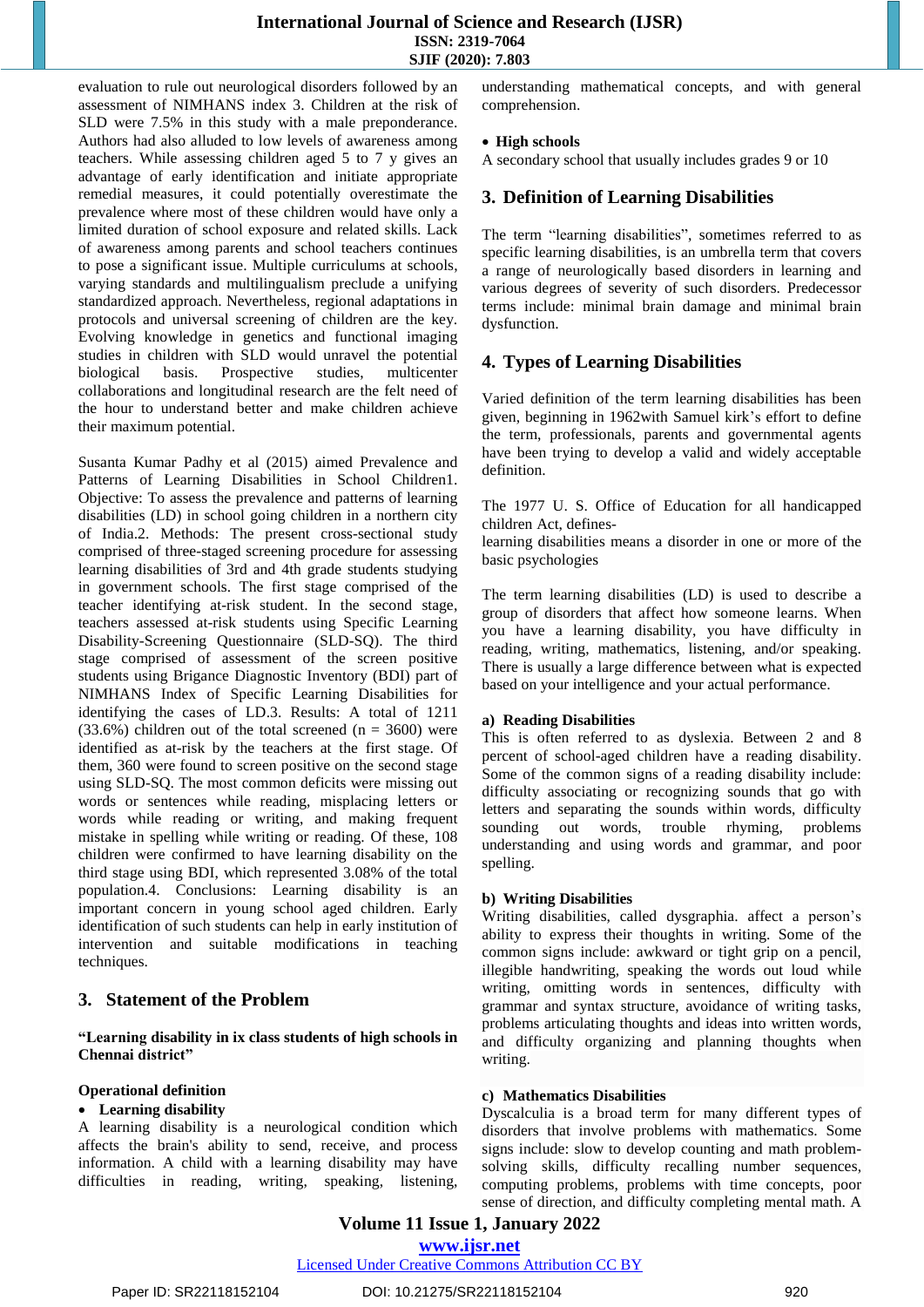child with math LDs might be able to complete math problems one day, but seem lost and confused when facing the same problems, the next day.

## **d) Identifying Learning Disabilities**

If parents or teachers notice a child is struggling in school, in one area or in several areas, and his or her performance doesn't match intellectual level, an assessment is completed. There is no single test for learning disabilities. Instead, a series of assessments is done, which often include achievement tests, cognitive assessments (IQ tests), and tests related to reading, mathematics, and written expression abilities.

## **5. Need and Significance of the Study**

Systematic planning, research and special education learning disabled are essential for the following reasons.

It will contribute directly to improve the retention of those who dropout during an academic session to poor achievement in reading, writing, and mathematics.

This study is aimed at identifying and assessing learning difficulties among high school students in Chennai districts. This study is essential as the learning difficulties are found in all normal high school students. They should be identified and assessed at an early stage and suitable teaching strategies may be used to reduce such disabilities

# **6. Objectives of the Study**

- To identify and assess the children with Learning Disabilities in high school students.
- To detect the discrepancy between their (Learning Disabilities) students' level of intelligence (what one can do) and their actual level of overcoming learning difficulties (what one does at present)
- To assess the differences by gender, age, socioeconomic status in respect to overcoming Learning Disabilities of student at high school in Chennai district
- To develop detailed strategies, plans and materials to reduce Learning Disabilities.
- To assess the impact of teaching strategies on overcoming Learning Disabilities in the students.

# **7. Hypotheses of the Study**

The hypotheses formulated for verification are

- 1) There will be no significant difference among the high school students in overcoming of Learning Disabilities with dyslexia with respect to their age
- 2) There will be no significant difference between boy and girl students in overcoming Learning Disabilities with dyslexia.
- 3) There will be no significant difference among the students in overcoming of Learning Disabilities with dyslexia with respect to their caste.
- 4) There will be no significant difference among the students in overcoming of Learning Disabilities with dyslexia with respect to their school management.

5) There will be no significant difference between English and Tamil medium students in overcoming Learning Disabilities with dyslexia.

## **8. Sample Design**

The effective sample of the study consist 400, IX class students drawn from government and private schools of Tamil and English medium school located in Chennai district.

# **9. Methodology**

The research methodology used in the study is survey method. The main objectives are to the study the impact of teaching strategies on learning Disabilities IX class students in Chennai district.

# **10. Hypothesis**

## **Factors affecting Learning Disabilities:**

## **Age**

#### **Testing of hypothesis (H-1)**

ANOVA result in table-1 of the students, in overcoming Learning Disabilities with dyslexia with respect to their age, between groups and within groups, the df value are 2 and 397 and sum of square are3.40

**Table 1:** Scheffe's post Hoc test: Analysis of variance (ANOVA) in overcoming Learning Disabilities with dyslexia with respect to their age.

| Area                  | Age        | Ν   |      | Mean Groups       | Sum of<br>squares | Df | Mean<br>square | F-ratio                   |
|-----------------------|------------|-----|------|-------------------|-------------------|----|----------------|---------------------------|
| Students in year      | 12         | 10  | 1.8  | between<br>groups | 3.40              |    | 1.70           |                           |
| Overcoming<br>LD with | 13<br>year | 370 | 1.31 | within<br>groups  | 957.04 397        |    |                | 2.41 $ 0.71^{\text{NS}} $ |
| dyslexia              | 14<br>year | 20  | 1.55 | Total             | 960.44 399        |    |                |                           |

NS: Not significant

**Table 2:** Scheffe's post Hoc test: significant difference between boy and girl students in overcoming Learning Disabilities of high school students in Chennai. Gender

| ochuci                    |        |            |          |      |                       |  |  |
|---------------------------|--------|------------|----------|------|-----------------------|--|--|
| Area                      | Gender | N          |          |      | Mean SD 't'-ratio     |  |  |
| Students in overcoming    | Boy    | <b>200</b> | 1.44     | 1.67 | $1.35^{NS}$           |  |  |
| LD with dyslexia          | Girl   | 200        | 1.23     | 1.42 |                       |  |  |
| Students in overcoming LD | Boy    | <b>200</b> | 1.08     |      | $1.86 \mid 1.54^{NS}$ |  |  |
| with dysgraphia           | Girl   |            | 200 0.08 | 1.71 |                       |  |  |
| Students in overcoming    | Boy    |            | 200 0.85 | 1.40 | $2.80^{**}$           |  |  |
| LD with dyscalculia       | Girl   | <b>200</b> | 0.48     | 1.23 |                       |  |  |

**NS: Not significant**

\*\***Significant at 0.01 level**

**Table-2** depicts that the mean score of boy students with respect to Learning Disabilities with dyslexia is 1.44 which is slightly higher than the mean score of girl students (1.23). The 't' value is found to be1.35 which is not significant at 0.05 level. Thus, there is no significance difference between boys and girl's students. There is no significance difference between boys and girls Learning Disabilities with

# **Volume 11 Issue 1, January 2022**

**www.ijsr.net**

Licensed Under Creative Commons Attribution CC BY